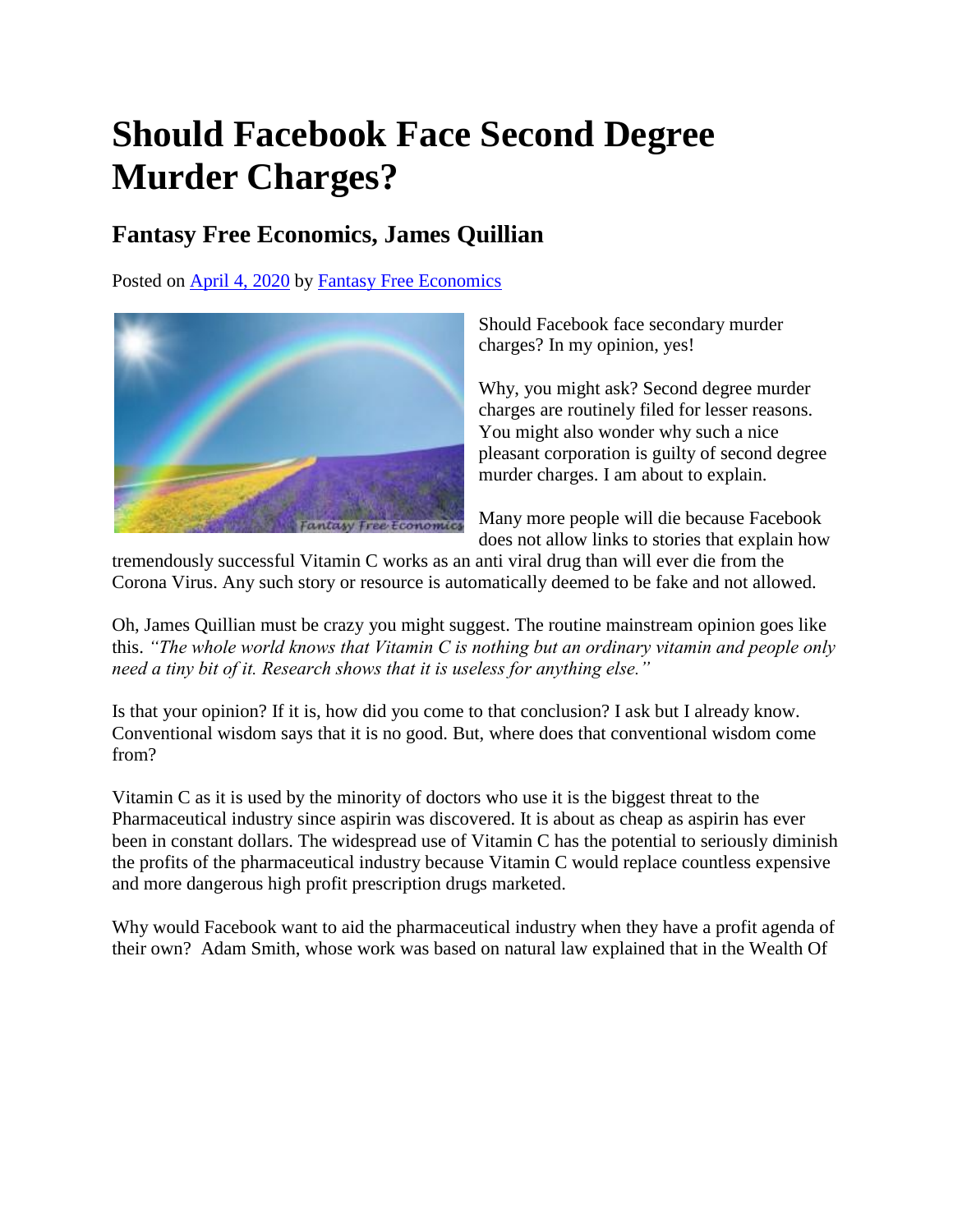Nations.



How much has human nature changed since the 1700s?

Would you like to find the truth about how effectively Vitamin C can be used as an anti viral agent? My suggestion is to get information from the genuine experts who use it constantly as a cure and as a prevention.

The New York Post is an outlier within the media community and they have published the following article explaining the success of the one hospital in New York which is achieving success using Vitamin C to cure Corona Virus victims.

It is in the best financial interest of Facebook to deem positive Vitamin C stories as fake. Otherwise they would not be forbidding positive Vitamin C stories.

I am telling you this as a person whose academic life is devoted to discovering the truth about things. No one within the Facebook organization knows what the truth is or really what the truth is.

Lastly, what does the phrase "research shows" really mean? It means absolutely nothing.

If I was going to launch a Vitamin C research study, the first thing I would do is to study the cases of people who how report extraordinary result after following the advice of actual Vitamin C doctors.